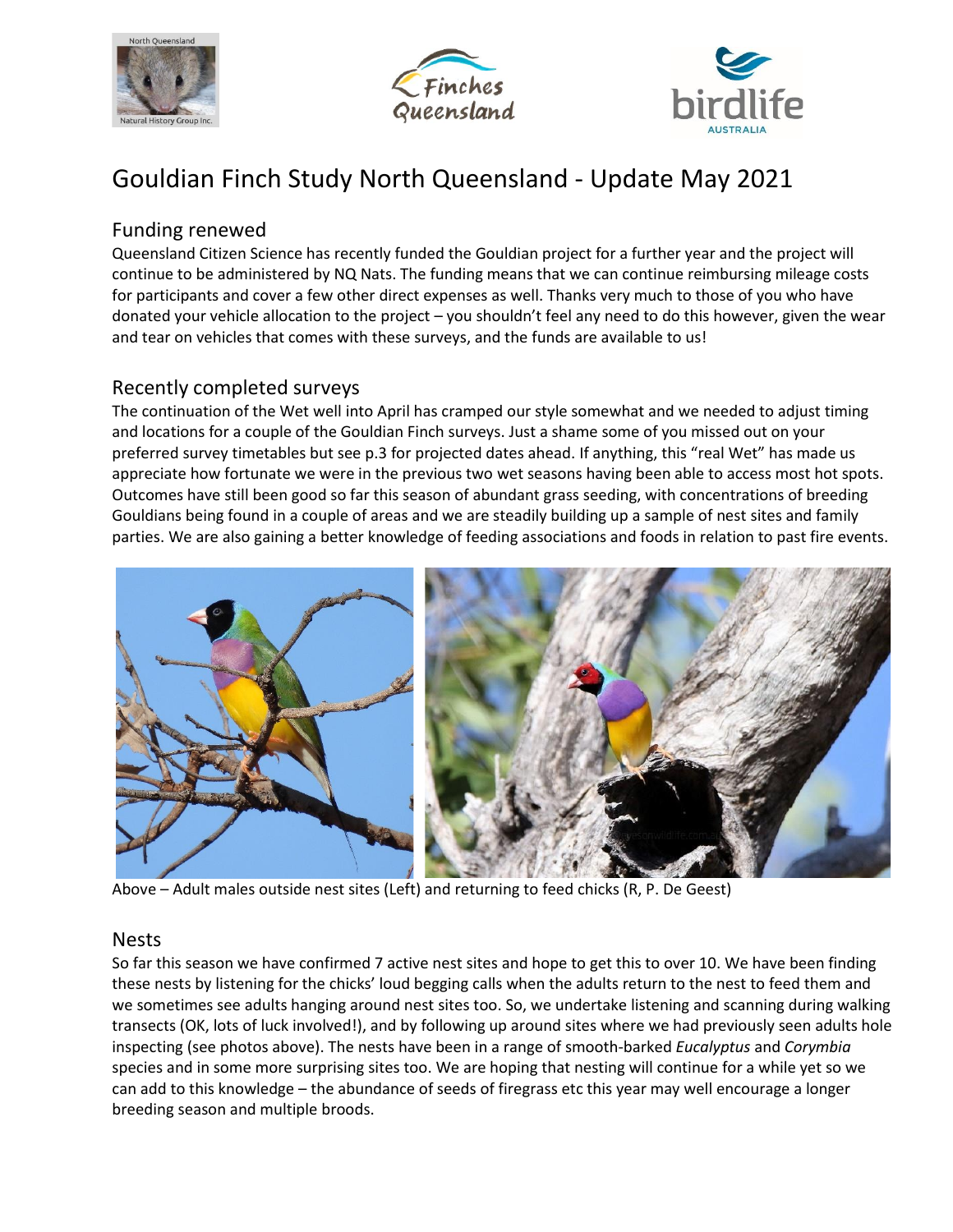

Above – Adult female returning to nest site (L) and a recently fledged young Gouldian (R)

#### Focus on our surveyors – Patrick De Geest

Patrick needs no introduction to naturalists in far North Queensland. Having emigrated from Belgium in 2010, he now lives in Atherton with his family. From the beautiful Atherton Tableland, he operates his birding & wildlife tours (Eyes on Wildlife) which specialises in the harder-to-find mammals and birds, but just as well caters for the budding wildlife enthusiasts. Patrick now combines the guiding with a bit of teaching as the latter is a passion of his as well and it makes up for the current absence of international guests. Birds and nature in general have been an important part of Patrick's life since he was a young child. His birding started at the age of 9 when his father started taking him out on weekly walks through the fields, finding frogs, nesting Little Owls, Lapwings, cuckoos, etc… When he came to Australia, he wanted to see Gouldian Finches and he saw his first Gouldian Finch in the NT in 2011. The he focused on finding GF in QLD and got in touch with Ray Pierce as Ray was doing surveys for finches and other birds for the Northern Gulf Resource Management Group. On his first outing with Ray in late 2017, he saw his first Gouldian Finch in QLD. Not much later and on what was going to be the last morning of a general bird survey on 14 February 2018, Patrick and Ray literally bumped into 100 or so Gouldian Finches at sunrise. Not only was it an unforgettable and unique experience, but it was also a significant moment for this species in QLD and prompted the more intensive and ongoing study which is happening now.